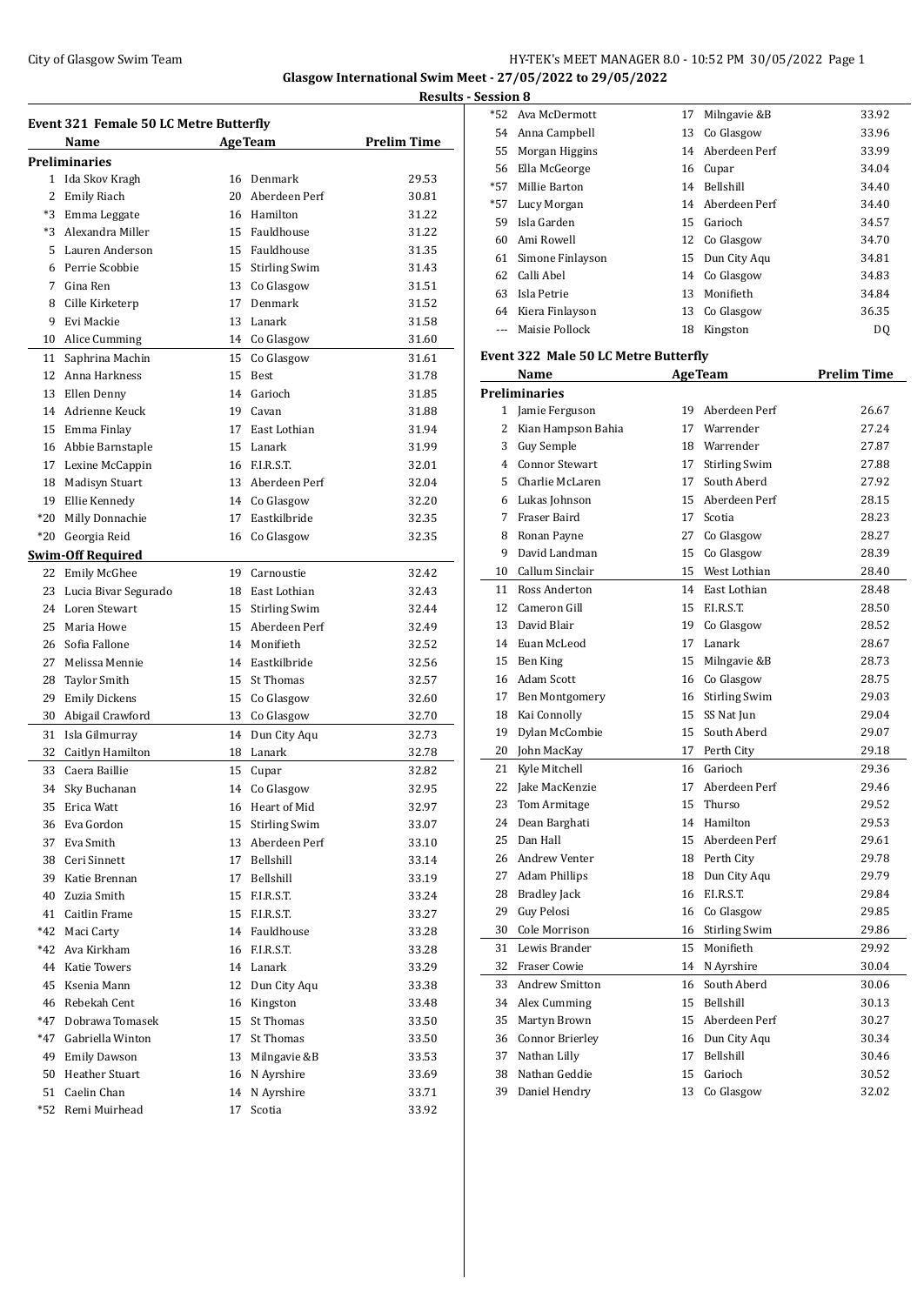#### City of Glasgow Swim Team **HY-TEK's MEET MANAGER 8.0 - 10:52 PM 30/05/2022** Page 2 **Glasgow International Swim Meet - 27/05/2022 to 29/05/2022**

|    |                                         |         |                                                       | <u>kesun</u>       |
|----|-----------------------------------------|---------|-------------------------------------------------------|--------------------|
|    |                                         |         | Preliminaries  (Event 322 Male 50 LC Metre Butterfly) |                    |
|    | Name                                    |         | <b>Example 2018</b> Age Team <b>Prelim Time</b>       |                    |
|    | --- Kayden McLaughlin                   |         | 15 Scotia                                             | DQ                 |
|    |                                         |         | Event 322 Male 50 LC Metre Butterfly Multi-Class      |                    |
|    | Name                                    |         | AgeTeam                                               | <b>Prelim Time</b> |
|    | <b>Preliminaries</b>                    |         |                                                       |                    |
|    | 1 Jack Milne S14                        |         | 21 Dun City Aqu                                       | 28.02              |
|    | Event 323 Female 400 LC Metre Freestyle |         |                                                       |                    |
|    | Name                                    |         | <b>AgeTeam</b>                                        | <b>Prelim Time</b> |
|    | Preliminaries                           |         |                                                       |                    |
|    | 1 Kianna Coertze                        |         | 14 SS Nat Jun                                         | 4:44.75            |
|    | 31.14                                   | 1:07.74 | 1:44.34<br>2:21.92                                    |                    |
|    | 2:58.67                                 | 3:35.30 | 4:44.75<br>4:09.91                                    |                    |
|    | 2 Carys Mooney                          |         | 15 Co Glasgow                                         | 4:45.20            |
|    | 31.96                                   | 1:07.33 | 1:43.27<br>2:20.46                                    |                    |
|    | 2:57.04                                 | 3:34.20 | 4:10.53<br>4:45.20                                    |                    |
|    | 3 Eleanor Ross                          |         | 16 Tain                                               | 4:45.26            |
|    | 30.58                                   | 1:06.26 | 1:42.95<br>2:20.47                                    |                    |
|    | 2:57.32                                 | 3:34.97 | 4:11.22<br>4:45.26                                    |                    |
|    | 4 Freya Beaton                          |         | 14 Co Glasgow                                         | 4:49.04            |
|    | 32.48                                   | 1:06.23 | 1:41.42<br>2:18.15                                    |                    |
|    | 2:55.36                                 | 3:33.58 | 4:11.43<br>4:49.04                                    |                    |
|    | 5 Victoria Niven                        |         | 16 Co Glasgow                                         | 4:49.10            |
|    | 32.63                                   | 1:08.75 | 1:45.18<br>2:22.05                                    |                    |
|    | 2:59.03                                 | 3:35.97 | 4:12.98<br>4:49.10                                    |                    |
|    | 6 Hannah Edmiston                       |         | 17 Co Glasgow                                         | 4:50.13            |
|    | 31.72                                   | 1:07.76 | 1:44.07<br>2:21.66                                    |                    |
|    | 2:58.82                                 | 3:37.10 | 4:14.03<br>4:50.13                                    |                    |
| 7  | Libby Doubleday                         |         | 17 Co Glasgow                                         | 4:52.58            |
|    | 34.48<br>3:02.40                        | 1:10.85 | 1:47.71<br>2:25.00<br>4:17.05                         |                    |
| 8  |                                         | 3:39.95 | 4:52.58                                               |                    |
|    | Grace Noonan<br>33.23                   | 1:10.64 | 15 Milngavie &B<br>1:48.89<br>2:26.13                 | 4:52.80            |
|    | 3:04.20                                 | 3:42.00 | 4:52.80<br>4:18.48                                    |                    |
|    | 9 Louise Connell J                      |         | 15 Co Glasgow                                         | 4:52.83            |
|    | 32.12                                   | 1:08.69 | 1:45.78<br>2:23.72                                    |                    |
|    | 3:01.20                                 | 3:39.31 | 4:17.05<br>4:52.83                                    |                    |
|    | 10 Sarah Stewart                        |         | 16 Milngavie &B                                       | 4:55.24            |
|    | 33.21                                   | 1:10.57 | 2:27.13<br>1:48.60                                    |                    |
|    | 3:05.15                                 | 3:43.24 | 4:19.80<br>4:55.24                                    |                    |
| 11 | Talia Blackley                          |         | 15 Co Glasgow                                         | 4:56.48            |
|    | 33.27                                   | 1:09.19 | 1:45.80<br>2:23.60                                    |                    |
|    | 3:01.50                                 | 3:40.06 | 4:18.68<br>4:56.48                                    |                    |
| 12 | Ellyn MacPhee                           |         | 15 Fauldhouse                                         | 4:57.67            |
|    | 33.34                                   | 1:09.67 | 1:47.46<br>2:25.33                                    |                    |
|    | 3:03.78                                 | 3:42.28 | 4:21.35<br>4:57.67                                    |                    |
| 13 | Ayla Cochrane                           |         | 16 Co Glasgow                                         | 5:00.95            |
|    | 33.99                                   | 1:10.44 | 1:48.43<br>2:27.08                                    |                    |
|    | 3:06.15                                 | 3:44.77 | 4:24.03<br>5:00.95                                    |                    |
| 14 | Thea Glen                               |         | 15 Co Glasgow                                         | 5:01.43            |
|    | 34.34                                   | 1:11.08 | 1:49.29<br>2:27.60                                    |                    |
|    | 3:06.42                                 | 3:45.38 | 4:24.41<br>5:01.43                                    |                    |
| 15 | Lucy Atherton                           |         | 15 Heart of Mid                                       | 5:03.12            |
|    | 33.12                                   | 1:10.90 | 1:49.50<br>2:28.90                                    |                    |
|    | 3:08.21                                 | 3:47.29 | 4:26.41<br>5:03.12                                    |                    |

|            | <b>Results - Session 8</b> |                     |               |                  |         |         |
|------------|----------------------------|---------------------|---------------|------------------|---------|---------|
|            | 16                         | Melana Louw         |               | 17 South Aberd   |         | 5:05.19 |
| ime        |                            | 33.60               | 1:12.65       | 1:52.41          | 2:32.11 |         |
| DQ         |                            | 3:10.96             | 3:50.30       | 4:28.30          | 5:05.19 |         |
|            | 17                         | Georgia Reid        |               | 16 Co Glasgow    |         | 5:05.29 |
|            |                            | 35.11               | 1:12.64       | 1:51.24          | 2:29.88 |         |
| ime        |                            | 3:09.20             | 3:48.91       | 4:28.10          | 5:05.29 |         |
|            | 18                         | Ellen Denny         |               | 14 Garioch       |         | 5:07.50 |
| 3.02       |                            | 34.18               | 1:13.10       | 1:52.33          | 2:32.69 |         |
|            |                            | 3:11.92             | 3:51.74       | 4:30.13          | 5:07.50 |         |
| ime        | 19                         | Eden Fraser         |               | 15 Aberdeen Perf |         | 5:07.72 |
|            |                            | 34.30               | 1:12.01       | 1:51.13          | 2:30.40 |         |
| <b>L75</b> |                            | 3:10.42             | 3:49.61       | 4:29.63          | 5:07.72 |         |
|            | 20                         | Maci Carty          | 14 Fauldhouse |                  |         | 5:14.68 |
|            |                            | 33.90               | 1:12.13       | 1:51.70          | 2:32.48 |         |
| 5.20       |                            | 3:13.34             | 3:54.25       | 4:35.83          | 5:14.68 |         |
|            |                            | 21 Jessica Kirkwood |               | 13 Aberdeen Perf |         | 5:29.04 |
|            |                            | 34.85               | 1:14.95       | 1:55.72          | 2:37.47 |         |
| 5.26       |                            | 3:19.76             | 4:03.37       | 4:45.95          | 5:29.04 |         |
|            |                            |                     |               |                  |         |         |

#### **Event 324 Male 400 LC Metre Freestyle**

|    | Name                 |         | <b>AgeTeam</b>  |         | <b>Prelim Time</b> |
|----|----------------------|---------|-----------------|---------|--------------------|
|    | <b>Preliminaries</b> |         |                 |         |                    |
|    | 1 Kyle Mitchell      |         | 16 Garioch      |         | 4:28.07            |
|    | 29.78                | 1:03.15 | 1:37.60         | 2:12.35 |                    |
|    | 2:46.73              | 3:22.44 | 3:55.66         | 4:28.07 |                    |
|    | 2 Lewis Gibson       |         | 14 N Ayrshire   |         | 4:30.64            |
|    | 29.73                | 1:03.30 | 1:37.67         | 2:13.12 |                    |
|    | 2:47.82              | 3:23.51 | 3:58.09         | 4:30.64 |                    |
| 3  | Oscar Chirnside      |         | 14 Garioch      |         | 4:31.08            |
|    | 29.81                | 1:03.35 | 1:37.70         | 2:12.33 |                    |
|    | 2:47.67              | 3:23.24 | 3:57.91         | 4:31.08 |                    |
|    | 4 Keane Smith        |         | 17 Airdrie      |         | 4:32.44            |
|    | 28.51                | 1:01.80 | 1:36.21         | 2:11.76 |                    |
|    | 2:48.23              | 3:23.58 | 3:58.31         | 4:32.44 |                    |
| 5  | Gregor Skinner       |         | 16 F.I.R.S.T.   |         | 4:32.72            |
|    | 30.04                | 1:04.03 | 1:39.12         | 2:14.80 |                    |
|    | 2:50.24              | 3:25.78 | 4:00.90         | 4:32.72 |                    |
| 6  | Euan Mitchell        |         | 15 Eastkilbride |         | 4:34.94            |
|    | 29.95                | 1:03.61 | 1:38.07         | 2:13.14 |                    |
|    | 2:48.33              | 3:24.07 | 3:59.86         | 4:34.94 |                    |
| 7  | Oliver Cartwright    |         | 17 Co Glasgow   |         | 4:35.57            |
|    | 30.32                | 1:03.98 | 1:39.04         | 2:14.47 |                    |
|    | 2:49.58              | 3:25.03 | 4:00.64         | 4:35.57 |                    |
| 8  | Cain Buchanan        |         | 15 Dun City Aqu |         | 4:36.25            |
|    | 28.77                |         | 1:37.35         |         |                    |
|    | 2:48.75              |         | 4:00.02         | 4:36.25 |                    |
| 9  | Guy Pelosi           |         | 16 Co Glasgow   |         | 4:37.71            |
|    | 30.26                | 1:03.70 | 1:39.08         | 2:15.46 |                    |
|    | 2:52.10              | 3:27.94 | 4:03.78         | 4:37.71 |                    |
| 10 | Jamie Gilchrist      |         | 16 Eastkilbride |         | 4:39.59            |
|    | 31.56                | 1:06.96 | 1:42.53         | 2:17.84 |                    |
|    | 2:53.07              | 3:29.08 | 4:04.74         | 4:39.59 |                    |
| 11 | Arran Dunn           |         | 16 Co Glasgow   |         | 4:58.58            |
|    | 31.88                | 1:07.84 | 1:45.20         | 2:24.08 |                    |
|    | 3:03.28              | 3:42.31 | 4:21.54         | 4:58.58 |                    |
|    |                      |         |                 |         |                    |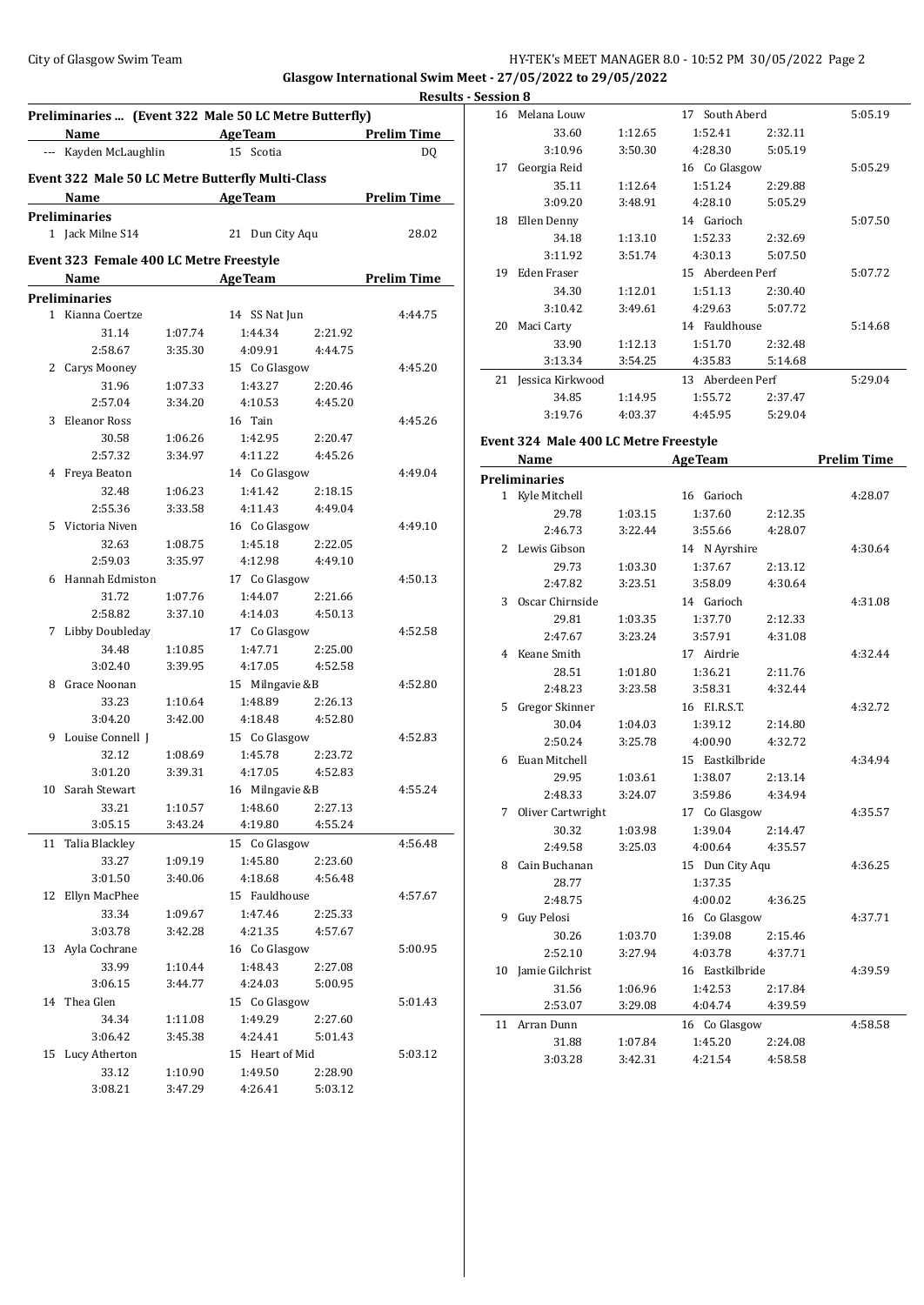### City of Glasgow Swim Team **HY-TEK's MEET MANAGER 8.0 - 10:52 PM 30/05/2022** Page 3 **Glasgow International Swim Meet - 27/05/2022 to 29/05/2022**

**Results - Session 8**

 $\sim$ 

 $\overline{\phantom{a}}$ 

| Event 324 Male 400 LC Metre Freestyle Multi-Class<br><b>AgeTeam</b><br><b>Prelim Time</b><br>Name |                                                 |         |    |                  |         |                    |
|---------------------------------------------------------------------------------------------------|-------------------------------------------------|---------|----|------------------|---------|--------------------|
|                                                                                                   |                                                 |         |    |                  |         |                    |
| $\mathbf{1}$                                                                                      | <b>Preliminaries</b><br>Sam Downie S8           |         |    | 16 SS Nat Jun    |         | 4:59.26            |
|                                                                                                   |                                                 |         |    |                  |         |                    |
|                                                                                                   | 33.11                                           | 1:09.98 |    | 1:48.32          | 2:27.12 |                    |
|                                                                                                   | 3:06.06                                         | 3:44.40 |    | 4:23.55          | 4:59.26 |                    |
|                                                                                                   | --- Michael Jones S7                            |         |    | 28 Co Manch Aq   |         | DQ                 |
|                                                                                                   | <b>Event 325 Female 100 LC Metre Backstroke</b> |         |    |                  |         |                    |
|                                                                                                   | Name                                            |         |    | <b>AgeTeam</b>   |         | <b>Prelim Time</b> |
|                                                                                                   | <b>Preliminaries</b>                            |         |    |                  |         |                    |
|                                                                                                   | 1 Libby Doubleday                               |         |    | 17 Co Glasgow    |         | 1:09.58            |
|                                                                                                   | 34.00                                           | 1:09.58 |    |                  |         |                    |
|                                                                                                   | 2 Zara Krawiec                                  |         |    | 13 East Lothian  |         | 1:09.85            |
|                                                                                                   | 34.56                                           | 1:09.85 |    |                  |         |                    |
| 3                                                                                                 | Rosie Forster                                   |         |    | 15 Warrender     |         | 1:10.36            |
|                                                                                                   | 34.23                                           | 1:10.36 |    |                  |         |                    |
|                                                                                                   | 4 Amelia Campbell                               |         |    | 15 Stirling Swim |         | 1:11.00            |
|                                                                                                   | 34.42                                           | 1:11.00 |    |                  |         |                    |
| 5                                                                                                 | Saphrina Machin                                 |         | 15 | Co Glasgow       |         | 1:11.64            |
|                                                                                                   | 34.39                                           | 1:11.64 |    |                  |         |                    |
| 6                                                                                                 | Chloe Mclean                                    |         |    | 15 Dun City Aqu  |         | 1:11.94            |
|                                                                                                   |                                                 |         |    |                  |         |                    |
|                                                                                                   | 34.06                                           | 1:11.94 |    |                  |         |                    |
| 7                                                                                                 | Lucy Atherton                                   |         |    | 15 Heart of Mid  |         | 1:11.95            |
|                                                                                                   | 34.55                                           | 1:11.95 |    |                  |         |                    |
| 8                                                                                                 | Mei Rogers                                      |         |    | 15 Warrender     |         | 1:11.97            |
|                                                                                                   | 34.83                                           | 1:11.97 |    |                  |         |                    |
| 9                                                                                                 | Isla Gilmurray                                  |         |    | 14 Dun City Aqu  |         | 1:12.21            |
|                                                                                                   | 34.39                                           | 1:12.21 |    |                  |         |                    |
| 10                                                                                                | Lucy D'Agrosa                                   |         |    | 16 Best          |         | 1:12.71            |
|                                                                                                   | 34.99                                           | 1:12.71 |    |                  |         |                    |
| 11                                                                                                | Talia Blackley                                  |         |    | 15 Co Glasgow    |         | 1:12.86            |
|                                                                                                   | 34.67                                           | 1:12.86 |    |                  |         |                    |
| 12                                                                                                | Millie McArthur                                 |         |    | 16 Lanark        |         | 1:12.92            |
|                                                                                                   | 34.72                                           | 1:12.92 |    |                  |         |                    |
| 13                                                                                                | <b>Bronwen Payne</b>                            |         |    | 15 Best          |         | 1:12.95            |
|                                                                                                   | 34.35                                           | 1:12.95 |    |                  |         |                    |
|                                                                                                   | 14 Zuzia Smith                                  |         |    | 15 F.I.R.S.T.    |         | 1:12.97            |
|                                                                                                   | 35.13                                           | 1:12.97 |    |                  |         |                    |
|                                                                                                   | 15 Anna Easton                                  |         |    | 15 Dun City Aqu  |         | 1:13.03            |
|                                                                                                   | 34.64                                           | 1:13.03 |    |                  |         |                    |
| 16                                                                                                | Naomi Wilson                                    |         |    | 15 Warrender     |         | 1:13.54            |
|                                                                                                   | 35.48                                           | 1:13.54 |    |                  |         |                    |
|                                                                                                   |                                                 |         |    | 16 Warrender     |         |                    |
| 17                                                                                                | Alex Coy                                        |         |    |                  |         | 1:13.58            |
|                                                                                                   | 34.32                                           | 1:13.58 |    |                  |         |                    |
| 18                                                                                                | Madison Coull                                   |         |    | 14 Buckie        |         | 1:13.61            |
|                                                                                                   | 34.97                                           | 1:13.61 |    |                  |         |                    |
| 19                                                                                                | Lauren Anderson                                 |         | 15 | Fauldhouse       |         | 1:13.64            |
|                                                                                                   | 34.74                                           | 1:13.64 |    |                  |         |                    |
| 20                                                                                                | Iona Henderson                                  |         | 15 | Rutherglen       |         | 1:13.65            |
|                                                                                                   | 37.18                                           | 1:13.65 |    |                  |         |                    |
| 21                                                                                                | Simone Finlayson                                |         | 15 | Dun City Aqu     |         | 1:13.97            |
|                                                                                                   | 35.87                                           | 1:13.97 |    |                  |         |                    |

| 22 | Jocelyn McKenzie    |         | 17 | Milngavie &B  | 1:14.41 |
|----|---------------------|---------|----|---------------|---------|
|    | 36.17               | 1:14.41 |    |               |         |
| 23 | Natalie Cooper      |         | 16 | Warrender     | 1:14.47 |
|    | 35.29               | 1:14.47 |    |               |         |
| 24 | Erin Coulter        |         | 14 | Hamilton      | 1:14.51 |
|    | 35.85               | 1:14.51 |    |               |         |
| 25 | Helen Stoddart      |         | 15 | East Lothian  | 1:14.54 |
|    | 35.71               | 1:14.54 |    |               |         |
| 26 | Remi Muirhead       |         | 17 | Scotia        | 1:14.68 |
|    | 35.82               | 1:14.68 |    |               |         |
| 27 | Kaysey Dickson      |         | 12 | Rutherglen    | 1:15.05 |
|    | 36.82               | 1:15.05 |    |               |         |
| 28 | Rose McLean         |         | 17 | Perth City    | 1:15.08 |
|    | 35.53               | 1:15.08 |    |               |         |
| 29 | Abigail Hill        |         | 15 | Milngavie &B  | 1:15.18 |
|    | 36.47               | 1:15.18 |    |               |         |
| 30 | Lisa McNair         |         | 13 | F.I.R.S.T.    | 1:15.40 |
|    | 37.38               | 1:15.40 |    |               |         |
| 31 | Eva Smith           |         | 13 | Aberdeen Perf | 1:15.66 |
|    | 36.75               | 1:15.66 |    |               |         |
| 32 | <b>Emily Riach</b>  |         | 20 | Aberdeen Perf | 1:15.73 |
|    | 35.57               | 1:15.73 |    |               |         |
| 33 | Abigail Crawford    |         | 13 | Co Glasgow    | 1:15.76 |
|    | 37.88               | 1:15.76 |    |               |         |
| 34 | Heather Stuart      |         | 16 | N Ayrshire    | 1:15.86 |
|    | 36.78               | 1:15.86 |    |               |         |
| 35 | Alexandra Miller    |         | 15 | Fauldhouse    | 1:16.00 |
|    | 36.79               | 1:16.00 |    |               |         |
| 36 | Hannah Anderson     |         | 15 | Hamilton      | 1:16.08 |
|    | 37.10               | 1:16.08 |    |               |         |
| 37 | Caitlin Frame       |         | 15 | F.I.R.S.T.    | 1:16.60 |
|    | 38.20               | 1:16.60 |    |               |         |
| 38 | Thea Glen           |         | 15 | Co Glasgow    | 1:16.69 |
|    | 37.41               | 1:16.69 |    |               |         |
| 39 | Isla Garden         |         | 15 | Garioch       | 1:16.90 |
|    | 36.88               | 1:16.90 |    |               |         |
| 40 | Phoebe Samson       |         | 14 | Dun City Aqu  | 1:17.01 |
|    | 36.38               | 1:17.01 |    |               |         |
| 41 | Abbi Morton         |         | 15 | Swim IT       | 1:17.20 |
|    | 37.67               | 1:17.20 |    |               |         |
| 42 | Zara Denson         |         | 16 | Monifieth     | 1:17.81 |
|    | 38.02               | 1:17.81 |    |               |         |
| 43 | <b>Emily Easton</b> |         | 14 | Larkhall      | 1:19.69 |
|    | 38.56               | 1:19.69 |    |               |         |
| 44 | Ellen Denny         |         | 14 | Garioch       | 1:20.37 |
|    | 38.98               | 1:20.37 |    |               |         |
| 45 | Anna Campbell       |         | 13 | Co Glasgow    | 1:20.87 |
|    | 39.11               | 1:20.87 |    |               |         |
| 46 | Zara Dunn           |         | 14 | Co Glasgow    | 1:21.15 |
|    | 38.64               | 1:21.15 |    |               |         |
|    |                     |         |    |               |         |

# **Event 325 Female 100 LC Metre Backstroke Multi-Class**

| Name            |         | <b>AgeTeam</b>  | <b>Prelim Time</b> |  |
|-----------------|---------|-----------------|--------------------|--|
| Preliminaries   |         |                 |                    |  |
| 1 Abby Kane S13 |         | 19 Stirling Uni | 1:15.38            |  |
| 36.09           | 1:15.38 |                 |                    |  |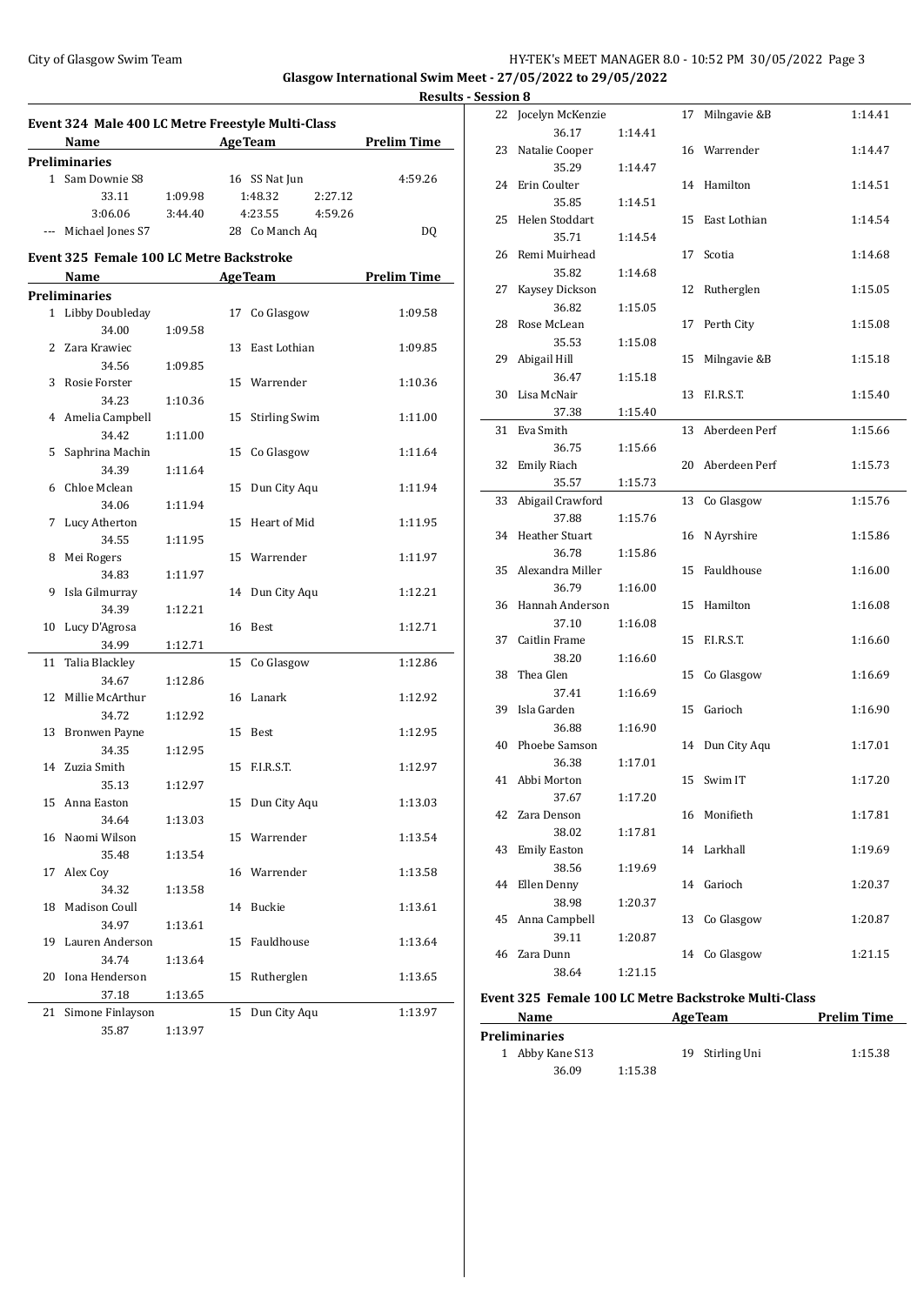#### City of Glasgow Swim Team **HY-TEK's MEET MANAGER 8.0 - 10:52 PM 30/05/2022** Page 4 **Glasgow International Swim Meet - 27/05/2022 to 29/05/2022 Results - S**

**Event 326 Male 100 LC Metre Backstroke Name Age Team Prelim Time Preliminaries** 1 Robbie Boyd 15 Warrender 1:03.56 29.56 1:03.56 2 Jack Docherty-Simpson 15 Scotia 1:04.26 31.42 1:04.26 3 Matthew McMillan 16 SS Nat Jun 1:04.32 31.15 1:04.32 4 Finlay Saunders 21 Edinburgh Un 1:05.08 30.55 1:05.08 5 Logan Vandermeulen 15 Stirling Swim 1:05.11 31.77 1:05.11 6 Adam Ritchie 18 Warrender 1:05.59 31.90 1:05.59 7 Tom Armitage 15 Thurso 1:06.01 31.73 1:06.01 8 Corey Philip 14 Dun City Aqu 1:06.10 32.54 1:06.10 9 Oliver Tykesson 22 Stirling Uni 1:06.19 31.03 1:06.19 10 Sam Currie 17 Perth City 1:06.27 32.11 1:06.27 11 Lex Garrett 17 Sth Ayrshire 1:06.37 31.74 1:06.37 12 Lukas Johnson 15 Aberdeen Perf 1:06.44 33.06 1:06.44 13 Robbie Carlyle 16 Bellshill 1:06.75 32.19 1:06.75 14 Jonathan Venter 19 Perth City 1:06.92 32.14 1:06.92 15 Manow Drysdale 15 Warrender 1:07.05 32.56 1:07.05 16 John MacKay 17 Perth City 1:07.08 32.76 1:07.08 17 Euan Weir 14 Dun City Aqu 1:07.87 33.40 1:07.87 18 Andrew Smitton 16 South Aberd 1:07.99 32.90 1:07.99 19 Richard Laws 15 Cupar 1:08.06 32.50 1:08.06 20 Gregor Ross 14 Co Glasgow 1:08.14 32.86 1:08.14 21 Charlie McLaren 17 South Aberd 1:08.28 32.63 1:08.28 22 David Landman 15 Co Glasgow 1:08.36 32.88 1:08.36 23 Fraser Tetlow 16 Garioch 1:08.72 33.71 1:08.72 24 Lewis Moir 16 Eastkilbride 1:08.83 33.13 1:08.83 25 Connor Brierley 16 Dun City Aqu 1:10.38 33.56 1:10.38 26 Ross Anderton 14 East Lothian 1:10.40 33.97 1:10.40

| <u>ession 8</u> |                      |         |    |                      |         |
|-----------------|----------------------|---------|----|----------------------|---------|
|                 | 27 Dan Hall          |         |    | 15 Aberdeen Perf     | 1:10.44 |
|                 | 34.12                | 1:10.44 |    |                      |         |
| 28              | Euan McLeod          |         | 17 | Lanark               | 1:10.53 |
|                 | 33.37                | 1:10.53 |    |                      |         |
| 29              | <b>Fraser Cowie</b>  |         |    | 14 N Ayrshire        | 1:10.61 |
|                 | 34.12                | 1:10.61 |    |                      |         |
| 30              | Jamie Gilchrist      |         | 16 | Eastkilbride         | 1:10.76 |
|                 | 34.73                | 1:10.76 |    |                      |         |
| 31              | Cole Morrison        |         |    | 16 Stirling Swim     | 1:11.03 |
|                 | 33.89                | 1:11.03 |    |                      |         |
| 32              | <b>Adam Phillips</b> |         | 18 | Dun City Aqu         | 1:11.12 |
|                 | 33.51                | 1:11.12 |    |                      |         |
| 33              | Ben McLaughlin       |         |    | 16 Garioch           | 1:11.31 |
|                 | 35.32                | 1:11.31 |    |                      |         |
|                 | 34 Euan Gray         |         |    | 16 Cupar             | 1:11.54 |
|                 | 34.20                | 1:11.54 |    |                      |         |
| 35              | Oscar Chirnside      |         | 14 | Garioch              | 1:11.76 |
|                 | 34.95                | 1:11.76 |    |                      |         |
| 36              | Dylan McCombie       |         | 15 | South Aberd          | 1:12.13 |
|                 | 33.71                | 1:12.13 |    |                      |         |
| 37              | Nathan Lilly         |         | 17 | Bellshill            | 1:12.71 |
|                 | 35.22                | 1:12.71 |    |                      |         |
|                 | 38 Luke Garrity      |         | 15 | Inverclyde           | 1:12.77 |
|                 | 35.78                | 1:12.77 |    |                      |         |
| 39              | <b>Ethan Collins</b> |         | 13 | Bellshill            | 1:14.24 |
|                 | 35.14                | 1:14.24 |    |                      |         |
| 40              | Daniel Hendry        |         | 13 | Co Glasgow           | 1:14.69 |
|                 | 34.93                | 1:14.69 |    |                      |         |
|                 | 41 Louis di Mascio   |         | 15 | <b>Stirling Swim</b> | 1:15.22 |
|                 | 34.40                | 1:15.22 |    |                      |         |
| 42              | Kyle Mossman         |         | 13 | Co Glasgow           | 1:15.83 |
|                 | 36.55                | 1:15.83 |    |                      |         |

#### **Event 326 Male 100 LC Metre Backstroke Multi-Class**

| Name            |         | <b>AgeTeam</b> | <b>Prelim Time</b> |
|-----------------|---------|----------------|--------------------|
| Preliminaries   |         |                |                    |
| 1 Sam Downie S8 |         | 16 SS Nat Jun  | 1:14.46            |
| 35.59           | 1:14.46 |                |                    |

#### **Event 327 Female 200 LC Metre Breaststroke**

Ĺ

|               | Name                 |         | <b>AgeTeam</b>  |         | <b>Prelim Time</b> |
|---------------|----------------------|---------|-----------------|---------|--------------------|
|               | Preliminaries        |         |                 |         |                    |
| 1.            | Evi Mackie           |         | 13 Lanark       |         | 2:52.58            |
|               | 38.45                | 1:22.49 | 2:06.95         | 2:52.58 |                    |
| $\mathcal{L}$ | Eilidh McNair        |         | 15 Milngavie &B |         | 2:56.92            |
|               | 38.75                | 1:23.52 | 2:08.98         | 2:56.92 |                    |
| 3             | Madison Gallacher    |         | 15 F.I.R.S.T.   |         | 2:58.98            |
|               | 40.13                | 1:26.15 | 2:12.76         | 2:58.98 |                    |
| 4             | <b>Bronwen Payne</b> |         | 15 Best         |         | 3:00.14            |
|               | 39.90                | 1:26.21 | 2:13.49         | 3:00.14 |                    |
| 5.            | Kiera Hart           |         | 16 Scotia       |         | 3:01.64            |
|               | 41.88                | 1:27.62 | 2:14.56         | 3:01.64 |                    |
| 6             | Helen Black          |         | 17 Cupar        |         | 3:02.54            |
|               | 41.51                | 1:28.41 | 2:15.81         | 3:02.54 |                    |
| 7             | Amy Owenson          |         | 15 Best         |         | 3:02.66            |
|               | 40.70                | 1:29.48 | 2:16.81         | 3:02.66 |                    |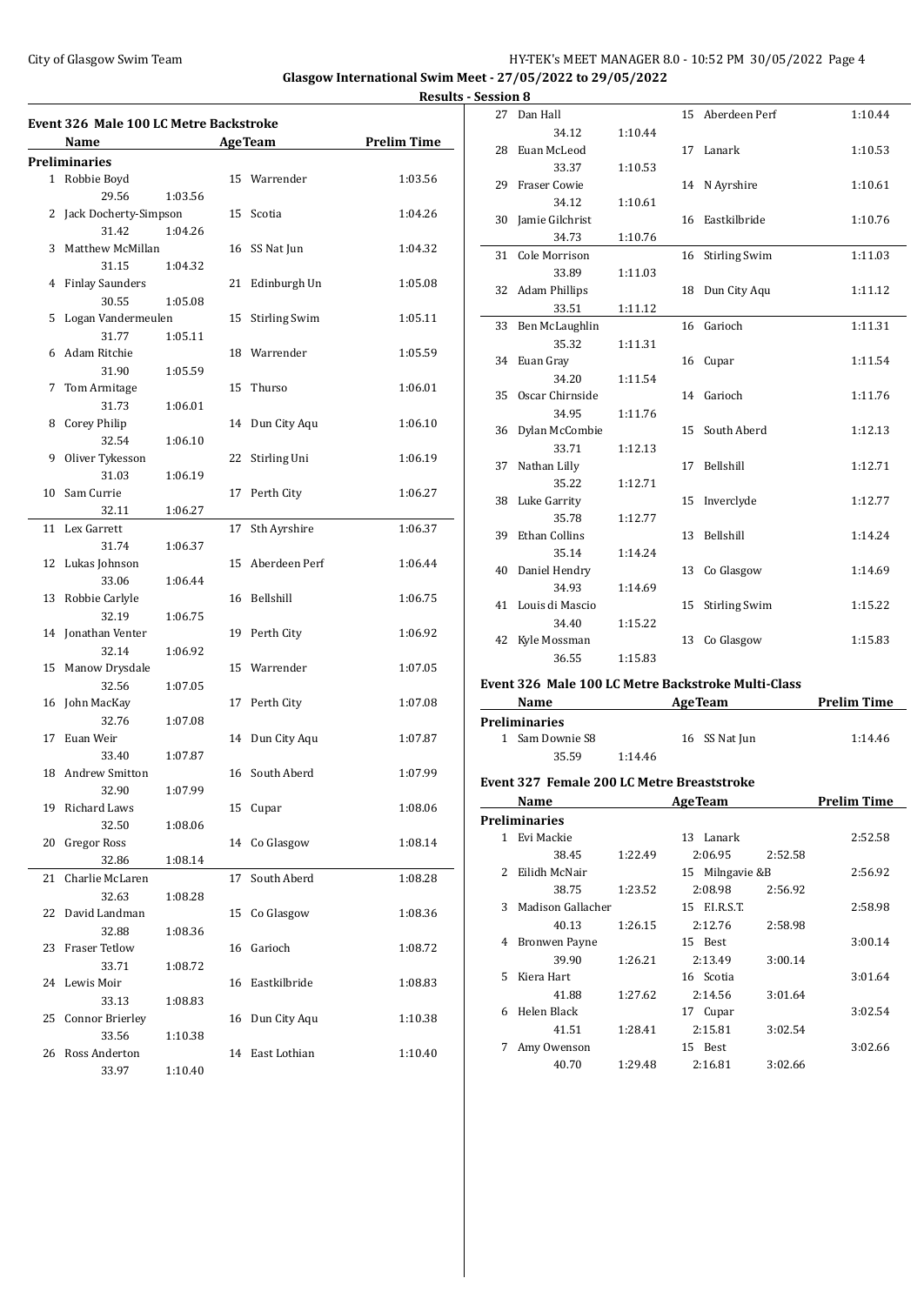#### City of Glasgow Swim Team Team Feam Fermi Management of the HY-TEK's MEET MANAGER 8.0 - 10:52 PM 30/05/2022 Page 5 **Glasgow International Swim Meet - 27/05/2022 to 29/05/2022 Results - Session 8**

|    |                       |         | Preliminaries  (Event 327 Female 200 LC Metre Breaststroke) |         |                    |
|----|-----------------------|---------|-------------------------------------------------------------|---------|--------------------|
|    | Name                  |         | <b>AgeTeam</b>                                              |         | <b>Prelim Time</b> |
|    | 8 Katie Towers        |         | 14 Lanark                                                   |         | 3:02.95            |
|    | 40.80                 | 1:28.61 | 2:16.38                                                     | 3:02.95 |                    |
| 9  | Kristin Mackay        |         | 14 Warrender                                                |         | 3:02.96            |
|    | 40.90                 | 1:27.04 | 2:14.90                                                     | 3:02.96 |                    |
| 10 | Eden Fraser           |         | 15 Aberdeen Perf                                            |         | 3:03.21            |
|    | 41.89                 | 1:27.66 | 2:15.90                                                     | 3:03.21 |                    |
| 11 | Millie Barton         |         | 14 Bellshill                                                |         | 3:03.43            |
|    | 41.79                 | 1:28.30 | 2:15.81                                                     | 3:03.43 |                    |
| 12 | Grace Prain           |         | 15 Dun City Aqu                                             |         | 3:04.13            |
|    | 41.24                 | 1:27.96 | 2:16.26                                                     | 3:04.13 |                    |
| 13 | Tara Montgomery       |         | 16 Stirling Swim                                            |         | 3:04.33            |
|    | 41.37                 | 1:27.06 | 2:16.49                                                     | 3:04.33 |                    |
| 14 | Daisy MacInnes        |         | 13 Co Glasgow                                               |         | 3:04.55            |
|    | 41.76                 | 1:28.61 | 2:16.93                                                     | 3:04.55 |                    |
| 15 | Gina Ren              |         | 13 Co Glasgow                                               |         | 3:05.14            |
|    | 42.00                 | 1:29.62 | 2:17.58                                                     | 3:05.14 |                    |
| 16 | Ellie Craik-Collins   |         | 15 Warrender                                                |         | 3:05.64            |
|    | 38.76                 | 1:24.47 | 2:12.95                                                     | 3:05.64 |                    |
| 17 | Zara Denson           |         | 16 Monifieth                                                |         | 3:05.83            |
|    | 41.84                 | 1:29.93 | 2:17.31                                                     | 3:05.83 |                    |
| 18 | Coco Croxford         |         | 14 SS Nat Jun                                               |         | 3:06.28            |
|    | 43.03                 | 1:29.90 | 2:19.23                                                     | 3:06.28 |                    |
| 19 | Caelin Chan           |         | 14 N Ayrshire                                               |         | 3:06.50            |
|    | 40.60                 | 1:28.06 | 2:16.96                                                     | 3:06.50 |                    |
| 20 | Carolyn Rae           |         | 18 Monifieth                                                |         | 3:06.78            |
|    | 42.82                 | 1:33.13 | 2:20.98                                                     | 3:06.78 |                    |
| 21 | Maci Carty            |         | 14 Fauldhouse                                               |         | 3:06.91            |
|    | 42.72                 | 1:29.71 | 2:19.26                                                     | 3:06.91 |                    |
| 22 | Ava Ross              |         | 13 Co Glasgow                                               |         | 3:06.93            |
|    | 42.37                 | 1:29.62 | 2:19.79                                                     | 3:06.93 |                    |
| 23 | Zuzia Smith           |         | 15 F.I.R.S.T.                                               |         | 3:07.48            |
|    | 43.43                 | 1:30.18 | 2:19.19                                                     | 3:07.48 |                    |
|    | 24 Wiktoria Grabowska |         | 15 West Dunbart                                             |         | 3:07.72            |
|    | 40.32                 | 1:26.59 | 2:16.41                                                     | 3:07.72 |                    |
| 25 | Ellen Denny           |         | 14 Garioch                                                  |         | 3:09.17            |
|    | 43.22                 | 1:30.90 | 2:20.57                                                     | 3:09.17 |                    |
|    | 26 Allanah Wilson     |         | 14 Bellshill                                                |         | 3:09.26            |
|    | 41.00                 | 1:30.55 | 2:19.71                                                     | 3:09.26 |                    |
| 27 | Sarah Kay             |         | 17 South Aberd                                              |         | 3:09.70            |
|    | 42.17                 | 1:29.94 | 2:20.38                                                     | 3:09.70 |                    |
| 28 | Emma Binnie           |         | 13 N Ayrshire                                               |         | 3:09.89            |
|    | 43.22                 | 1:31.28 | 2:21.47                                                     | 3:09.89 |                    |
| 29 | Keziah McCappin       |         | 14 F.I.R.S.T.                                               |         | 3:09.94            |
|    | 41.04                 | 1:29.57 | 2:19.32                                                     | 3:09.94 |                    |
| 30 | Ayla Cochrane         |         | 16 Co Glasgow                                               |         | 3:10.32            |
|    | 42.55                 | 1:31.34 | 2:21.54                                                     | 3:10.32 |                    |
| 31 | Rebecca Strachan      |         | 14 Larkhall                                                 |         | 3:10.40            |
|    | 43.35                 | 1:32.10 | 2:22.22                                                     | 3:10.40 |                    |
| 32 | Payton Forbes         |         | 13 Buckie                                                   |         | 3:12.13            |
|    | 42.62                 | 1:31.25 | 2:24.20                                                     | 3:12.13 |                    |
| 33 | Lucy McLeod           |         | 15 F.I.R.S.T.                                               |         | 3:12.53            |
|    | 44.49                 | 1:34.84 | 2:25.13                                                     | 3:12.53 |                    |
| 34 | Ksenia Mann           |         | 12 Dun City Aqu                                             |         | 3:12.57            |
|    | 44.44                 | 1:34.64 | 2:26.80                                                     | 3:12.57 |                    |

| SSIOII O |                    |         |                  |         |         |
|----------|--------------------|---------|------------------|---------|---------|
|          | 35 Amalie McCusker |         | 15 Co Glasgow    |         | 3:12.76 |
|          | 42.66              | 1:32.81 | 2:23.22          | 3:12.76 |         |
|          | 36 Lizzie Whike    |         | 17 Heart of Mid  |         | 3:13.28 |
|          | 43.70              | 1:33.47 | 2:23.43          | 3:13.28 |         |
|          | 37 Lisa McNair     |         | 13 F.I.R.S.T.    |         | 3:13.35 |
|          | 45.84              | 1:36.23 | 2:24.93          | 3:13.35 |         |
|          | 38 Jessie Norris   |         | 15 Best          |         | 3:13.38 |
|          | 42.69              | 1:31.82 | 2:22.24          | 3:13.38 |         |
|          | 39 Iona Henderson  |         | 15 Rutherglen    |         | 3:14.06 |
|          | 42.95              | 1:32.58 | 2:23.50          | 3:14.06 |         |
| 40       | Ellie Hardie       |         | 18 East Lothian  |         | 3:14.71 |
|          | 41.56              | 1:32.56 | 2:22.46          | 3:14.71 |         |
|          | 41 Erin Falconer   |         | 16 Bellshill     |         | 3:14.80 |
|          | 43.73              | 1:34.35 | 2:24.34          | 3:14.80 |         |
|          | 42 Abigail Thomson |         | 14 Dun City Aqu  |         | 3:15.25 |
|          | 43.24              | 1:32.55 | 2:24.88          | 3:15.25 |         |
|          | 43 Tilly Lakie     |         | 16 Best          |         | 3:15.75 |
|          | 43.00              | 1:34.09 | 2:24.38          | 3:15.75 |         |
|          | 44 Morgan Higgins  |         | 14 Aberdeen Perf |         | 3:16.01 |
|          | 43.97              | 1:34.50 | 2:25.24          | 3:16.01 |         |
|          | 45 Hannah Lindsay  |         | 14 Hamilton      |         | 3:17.00 |
|          | 44.16              | 1:34.62 | 2:26.77          | 3:17.00 |         |
|          | 46 Isla Garden     |         | 15 Garioch       |         | 3:19.56 |
|          | 44.51              | 1:34.77 | 2:28.44          | 3:19.56 |         |
|          |                    |         |                  |         |         |

#### **Event 327 Female 200 LC Metre Breaststroke Multi-Class**

| Name                   | <b>AgeTeam</b> |               | <b>Prelim Time</b> |         |
|------------------------|----------------|---------------|--------------------|---------|
| <b>Preliminaries</b>   |                |               |                    |         |
| 1 Laura Pilkington SB5 |                | 25 F.I.R.S.T. |                    | 4:34.26 |
| 1:00.39                | 2:10.15        | 3:21.17       | 4:34.26            |         |

#### **Event 328 Male 200 LC Metre Breaststroke**

|    | Name                |         | <b>AgeTeam</b>     | <b>Prelim Time</b> |
|----|---------------------|---------|--------------------|--------------------|
|    | Preliminaries       |         |                    |                    |
|    | 1 Owen Carroll      |         | 17 Perth City      | 2:37.40            |
|    | 34.48               | 1:14.24 | 1:57.00<br>2:37.40 |                    |
|    | 2 Lewis Brander     |         | 15 Monifieth       | 2:42.72            |
|    | 37.29               | 1:20.62 | 2:02.63<br>2:42.72 |                    |
|    | 3 Ben McLaughlin    |         | 16 Garioch         | 2:45.05            |
|    | 36.65               | 1:19.30 | 2:02.62<br>2:45.05 |                    |
|    | 4 Ciaran Hayes      |         | 17 Aberdeen        | 2:45.37            |
|    | 37.51               | 1:20.04 | 2:03.37<br>2:45.37 |                    |
| 5  | Luke Garrity        |         | 15 Inverclyde      | 2:45.41            |
|    | 37.14               | 1:19.23 | 2:02.83<br>2:45.41 |                    |
| 6  | Jake Percy          |         | 18 Hamilton        | 2:46.33            |
|    | 37.17               | 1:19.84 | 2:03.10<br>2:46.33 |                    |
| 7  | <b>Finlay Tsang</b> |         | 15 Co Glasgow      | 2:48.99            |
|    | 35.97               | 1:20.02 | 2:04.27<br>2:48.99 |                    |
| 8  | Adam Hill           |         | 15 Stirling Swim   | 2:50.50            |
|    | 38.57               | 1:22.40 | 2:07.23<br>2:50.50 |                    |
| q  | Aidan McCavish      |         | 14 F.I.R.S.T.      | 2:51.49            |
|    | 39.28               | 1:23.64 | 2:08.64<br>2:51.49 |                    |
| 10 | Marcus Blake        |         | 15 Co Glasgow      | 2:51.60            |
|    | 39.68               | 1:24.79 | 2:09.32<br>2:51.60 |                    |
|    | 11 Benji Jones      |         | 17 Lanark          | 2:52.63            |
|    | 37.03               | 1:20.56 | 2:05.20<br>2:52.63 |                    |
|    | 12 Jake MacKenzie   |         | 17 Aberdeen Perf   | 2:54.26            |
|    | 37.49               | 1:22.28 | 2:54.26<br>2:07.71 |                    |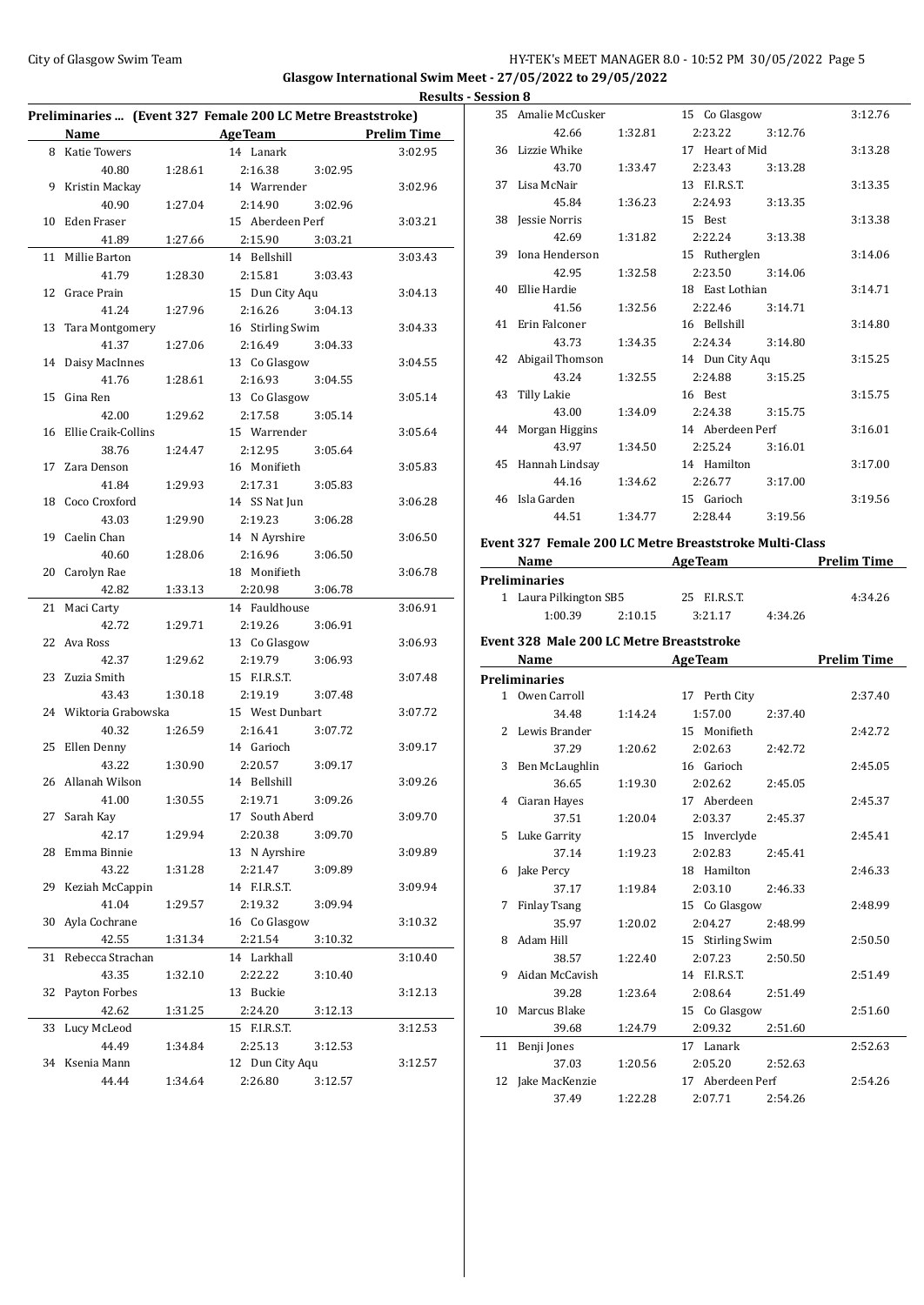#### City of Glasgow Swim Team **HY-TEK's MEET MANAGER 8.0 - 10:52 PM 30/05/2022** Page 6 **Glasgow International Swim Meet - 27/05/2022 to 29/05/2022**

|                                                                                                                                                                                                                                                                  |         | Preliminaries  (Event 328 Male 200 LC Metre Breaststroke) |         |                    |
|------------------------------------------------------------------------------------------------------------------------------------------------------------------------------------------------------------------------------------------------------------------|---------|-----------------------------------------------------------|---------|--------------------|
| Name                                                                                                                                                                                                                                                             |         | Age Team                                                  |         | <b>Prelim Time</b> |
| 13 Aidan Nixon                                                                                                                                                                                                                                                   |         | 15 Bellshill                                              |         | 2:55.69            |
| 39.92                                                                                                                                                                                                                                                            | 1:26.55 | 2:11.24                                                   | 2:55.69 |                    |
| 14 Bradley Jack                                                                                                                                                                                                                                                  |         | 16 F.I.R.S.T.                                             |         | 2:55.91            |
| 39.55                                                                                                                                                                                                                                                            | 1:24.71 | 2:10.55                                                   | 2:55.91 |                    |
| 15 Dylan McCombie                                                                                                                                                                                                                                                |         | 15 South Aberd                                            |         | 2:57.44            |
| 38.23                                                                                                                                                                                                                                                            | 1:24.27 | 2:09.91                                                   | 2:57.44 |                    |
| 16 Liam Black                                                                                                                                                                                                                                                    |         | 16 Cupar                                                  |         | 2:57.58            |
| 40.23                                                                                                                                                                                                                                                            | 1:26.03 | 2:12.61                                                   | 2:57.58 |                    |
| 17 Oscar Chirnside                                                                                                                                                                                                                                               |         | 14 Garioch                                                |         | 2:57.71            |
| 41.04                                                                                                                                                                                                                                                            | 1:27.21 | 2:12.83                                                   | 2:57.71 |                    |
| 18 Finlay Bennett                                                                                                                                                                                                                                                |         | 13 Rutherglen                                             |         | 2:59.54            |
| 40.14                                                                                                                                                                                                                                                            | 1:27.49 | 2:14.61                                                   | 2:59.54 |                    |
| 19 Alex Playfair                                                                                                                                                                                                                                                 |         | 16 Best                                                   |         | 2:59.92            |
| 37.90                                                                                                                                                                                                                                                            | 1:23.55 | 2:09.65                                                   | 2:59.92 |                    |
| 20 Kyle Mitchell                                                                                                                                                                                                                                                 |         | 16 Garioch                                                |         | 3:01.34            |
| 40.58                                                                                                                                                                                                                                                            | 1:27.33 | 2:15.18                                                   | 3:01.34 |                    |
| 21 Aran Machin                                                                                                                                                                                                                                                   |         | 12 Co Glasgow                                             |         | 3:01.41            |
| 41.76                                                                                                                                                                                                                                                            | 1:28.46 | 2:15.20                                                   | 3:01.41 |                    |
| 22 Oscar Moogan-Sharratt                                                                                                                                                                                                                                         |         | 16 Co Glasgow                                             |         | 3:06.40            |
| 40.51                                                                                                                                                                                                                                                            | 1:28.65 | 2:17.78                                                   | 3:06.40 |                    |
| Lewis Graham                                                                                                                                                                                                                                                     |         | 19 Airdrie                                                |         | DQ                 |
| $\sim$ 000 m $\sim$ 1.400 m $\sim$ 1.400 m $\sim$ 1.400 m $\sim$ 1.400 m $\sim$ 1.400 m $\sim$ 1.400 m $\sim$ 1.400 m $\sim$ 1.400 m $\sim$ 1.400 m $\sim$ 1.400 m $\sim$ 1.400 m $\sim$ 1.400 m $\sim$ 1.400 m $\sim$ 1.400 m $\sim$ 1.400 m $\sim$ 1.400 m $\$ |         |                                                           |         |                    |

## **Event 329 Female 100 LC Metre Freestyle**<br>Name AgeTeam

|    | Name                 |         |    | <b>AgeTeam</b>       | <b>Prelim Time</b> |  |
|----|----------------------|---------|----|----------------------|--------------------|--|
|    | <b>Preliminaries</b> |         |    |                      |                    |  |
|    | 1 Ida Skov Kragh     |         |    | 16 Denmark           | 59.35              |  |
|    | 28.32                | 59.35   |    |                      |                    |  |
| 2  | Abigail Stemp        |         | 19 | Edinburgh Un         | 1:00.44            |  |
|    | 28.89                | 1:00.44 |    |                      |                    |  |
| 3  | Eve Mair             |         | 18 | Sth Ayrshire         | 1:00.50            |  |
|    | 29.24                | 1:00.50 |    |                      |                    |  |
| 4  | Lauren Paterson      |         | 19 | Edinburgh Un         | 1:00.76            |  |
|    | 29.22                | 1:00.76 |    |                      |                    |  |
| 5  | Emmie Hutchison      |         |    | 23 Co Glasgow        | 1:00.80            |  |
|    | 29.12                | 1:00.80 |    |                      |                    |  |
| 6  | Imara-Bella Thorpe   |         | 21 | Edinburgh Un         | 1:00.86            |  |
|    | 29.19                | 1:00.86 |    |                      |                    |  |
| 7  | Isabelle Wood        |         | 17 | <b>Stirling Swim</b> | 1:01.31            |  |
|    | 29.57                | 1:01.31 |    |                      |                    |  |
| 8  | Ella Stevenson       |         | 17 | Bellshill            | 1:01.38            |  |
|    | 29.92                | 1:01.38 |    |                      |                    |  |
| 9  | Zoe Crawford         |         | 15 | F.I.R.S.T.           | 1:01.94            |  |
|    | 29.70                | 1:01.94 |    |                      |                    |  |
| 10 | Hannah Willis        |         | 17 | SS Nat Jun           | 1:02.00            |  |
|    | 29.36                | 1:02.00 |    |                      |                    |  |
| 11 | Helen Stoddart       |         | 15 | East Lothian         | 1:02.07            |  |
|    | 29.56                | 1:02.07 |    |                      |                    |  |
| 12 | Elle Sutherland      |         | 20 | Co Glasgow           | 1:02.24            |  |
|    | 29.60                | 1:02.24 |    |                      |                    |  |
| 13 | Sophie Hoole         |         | 18 | Warrender            | 1:02.51            |  |
|    | 29.74                | 1:02.51 |    |                      |                    |  |
| 14 | Anya Slessor         |         | 18 | Aberdeen Perf        | 1:02.59            |  |
|    | 30.30                | 1:02.59 |    |                      |                    |  |

|             | Results - Session 8 |                               |         |    |                  |         |
|-------------|---------------------|-------------------------------|---------|----|------------------|---------|
|             |                     | 15 Ceri Gillespie             |         |    | 17 Aberdeen Perf | 1:02.86 |
| ime<br>5.69 |                     | 29.56<br>16 Phoebe Arbuckle   | 1:02.86 |    | 14 SS Nat Jun    | 1:02.87 |
|             |                     | 30.50                         | 1:02.87 |    |                  |         |
| 5.91        | 17                  | Abby Davis<br>30.47           | 1:02.93 | 19 | East Lothian     | 1:02.93 |
| 7.44        |                     | 18 Orla MacInnes<br>30.28     |         |    | 15 Heart of Mid  | 1:03.11 |
| '.58        | 19                  | Katie Rose                    | 1:03.11 |    | 16 Warrender     | 1:03.15 |
|             |                     | 31.02                         | 1:03.15 |    |                  |         |
| '.71        |                     | 20 Layla Wedderspoon<br>30.57 | 1:03.24 |    | 14 Heart of Mid  | 1:03.24 |
| 1.54        | $*21$               | Kiera Davidson                |         | 17 | Co Glasgow       | 1:03.41 |
|             |                     | 30.48                         | 1:03.41 |    |                  |         |
| 1.92        |                     | *21 Iona Wilson               |         | 18 | East Lothian     | 1:03.41 |
|             |                     | 30.19                         | 1:03.41 |    |                  |         |
| .34         |                     | 23 Lucy Lucas                 |         |    | 19 Edinburgh Un  | 1:03.45 |
|             |                     | 30.70                         | 1:03.45 |    |                  |         |
| <b>.41</b>  |                     | *24 Grace Noonan              |         | 15 | Milngavie &B     | 1:03.56 |
|             |                     | 31.01                         | 1:03.56 |    |                  |         |
| 5.40        |                     | *24 Sarah Stewart             |         |    | 16 Milngavie &B  | 1:03.56 |
|             |                     | 30.62                         | 1:03.56 |    |                  |         |
| <b>DQ</b>   |                     | 26 Madison Coull              |         |    | 14 Buckie        | 1:03.63 |
|             |                     | 30.02                         | 1:03.63 |    |                  |         |
|             | 27                  | Amy Shiels                    |         | 17 | Co Glasgow       | 1:03.64 |
| ime         |                     | 30.60                         | 1:03.64 |    |                  |         |
|             | 28                  | Millie McArthur               |         |    | 16 Lanark        | 1:03.67 |
| 1.35        |                     | 30.27                         | 1:03.67 |    |                  |         |
|             | 29                  | Stella McCardie               |         |    | 16 Co Glasgow    | 1:03.87 |
| ).44        |                     | 30.83                         | 1:03.87 |    |                  |         |
|             |                     | 30 Lauren Anderson            |         |    | 15 Fauldhouse    | 1:03.92 |
| 1.50        |                     | 31.12                         | 1:03.92 |    |                  |         |
|             |                     | 31 Freya Beaton               |         |    | 14 Co Glasgow    | 1:04.00 |
| ).76        |                     | 31.28                         | 1:04.00 |    |                  |         |
|             |                     | 32 Alex Coy                   |         |    | 16 Warrender     | 1:04.01 |
| 1.80        |                     | 30.96                         | 1:04.01 |    |                  |         |
|             | 33                  | Isla Gilmurray                |         |    | 14 Dun City Aqu  | 1:04.21 |
| ).86        |                     | 30.88                         | 1:04.21 |    |                  |         |
|             |                     | 34 Ellie Craik-Collins        |         |    | 15 Warrender     | 1:04.31 |
| l.31        |                     | 30.56                         | 1:04.31 |    |                  |         |
|             |                     | 35 Emma Leggate               |         |    | 16 Hamilton      | 1:04.34 |
| 1.38        |                     | 30.80                         | 1:04.34 |    |                  |         |
|             | 36                  | Katie Brennan                 |         | 17 | Bellshill        | 1:04.46 |
| .94         |                     | 30.60                         | 1:04.46 |    |                  |         |
|             | 37                  | Saphrina Machin               |         | 15 | Co Glasgow       | 1:04.49 |
| 2.00        |                     | 31.39                         | 1:04.49 |    |                  |         |
|             | 38                  | Coco Croxford                 |         |    | 14 SS Nat Jun    | 1:04.53 |
| 2.07        |                     | 30.98                         | 1:04.53 |    |                  |         |
|             | 39                  | Julie Dunn                    |         |    | 16 Sth Ayrshire  | 1:04.55 |
| 2.24        |                     | 31.09                         | 1:04.55 |    |                  |         |
|             | 40                  | Nula Gow                      |         | 17 | Garioch          | 1:04.66 |
| 2.51        |                     | 31.71                         | 1:04.66 |    |                  |         |
|             |                     | 41 Keisha McCormack           |         | 17 | Scotia           | 1:04.97 |
| 2.59        |                     | 30.65                         | 1:04.97 |    |                  |         |
|             |                     | 42 Louise Connell J           |         | 15 | Co Glasgow       | 1:05.03 |
|             |                     | 31.51                         | 1:05.03 |    |                  |         |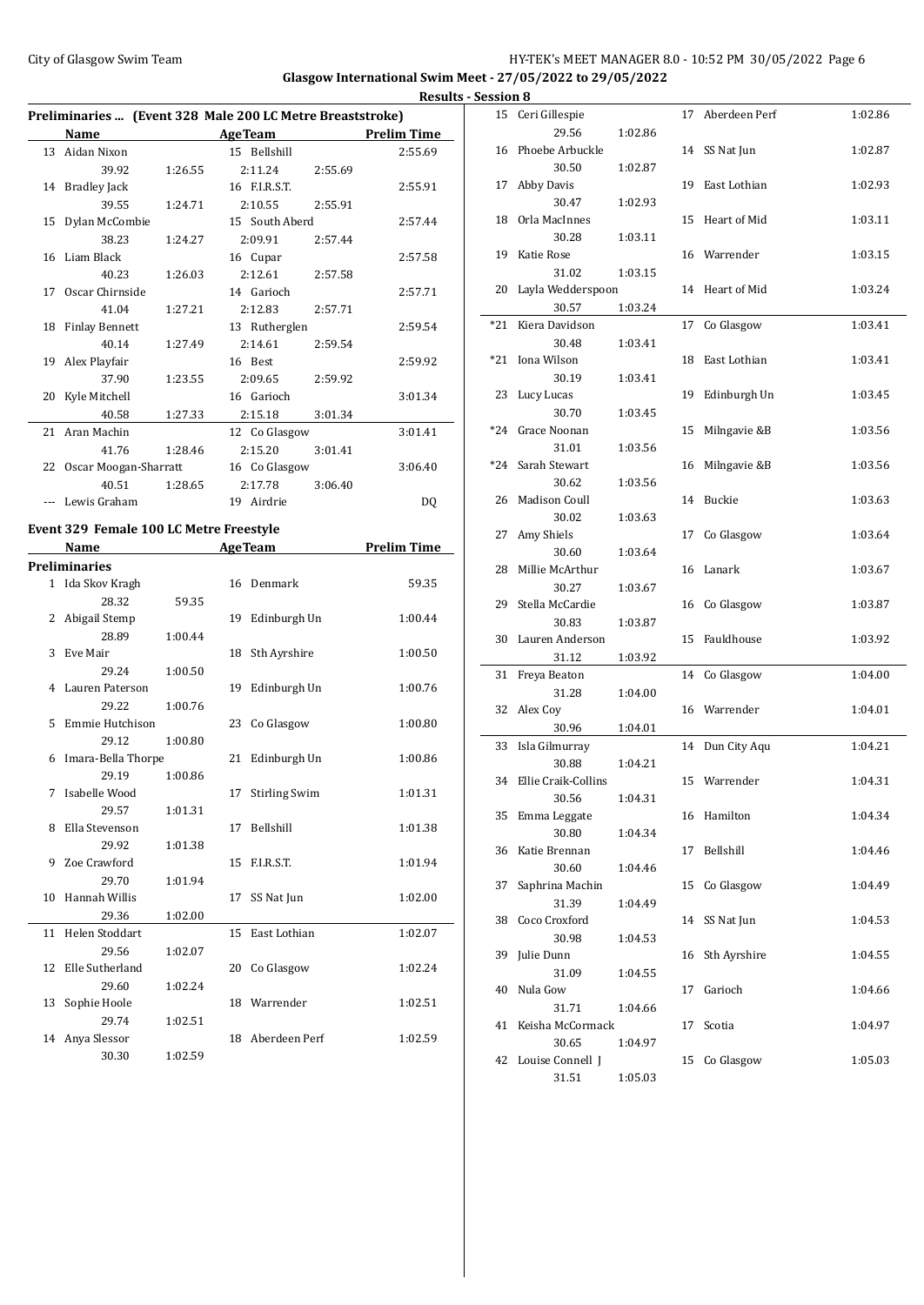**Preliminaries ... (Event 329 Female 100 LC Metre Freestyle) Name Age Team Prelim Time** 43 Hannah Edmiston 17 Co Glasgow 1:05.31 31.12 1:05.31 44 Reilly McIntosh 13 Dun City Aqu 1:05.42 31.49 1:05.42 45 Emily Fawkes 15 F.I.R.S.T. 1:05.51 31.19 1:05.51 46 Dobrawa Tomasek 15 St Thomas 1:05.56 30.80 1:05.56 47 Sofia Fallone 14 Monifieth 1:05.61 31.57 1:05.61 48 Madison Gallacher 15 F.I.R.S.T. 1:05.64 31.43 1:05.64 49 Joanna Calder 14 Milngavie &B 1:05.82 31.89 1:05.82 50 Victoria Niven 16 Co Glasgow 1:06.09 31.67 1:06.09 51 Madisyn Stuart 13 Aberdeen Perf 1:06.12 31.27 1:06.12 52 Ceri Sinnett 17 Bellshill 1:06.13 32.24 1:06.13 53 Phoebe Samson 14 Dun City Aqu 1:06.16 31.33 1:06.16 54 Caitlin Frame 15 F.I.R.S.T. 1:06.31 32.06 1:06.31 55 Tara Montgomery 16 Stirling Swim 1:06.67 31.29 1:06.67 56 Tilly Lakie 16 Best 1:06.72 32.23 1:06.72 57 Eva Gordon 15 Stirling Swim 1:06.90 32.04 1:06.90 58 Anna Easton 15 Dun City Aqu 1:07.04 31.39 1:07.04 59 Maci Carty 14 Fauldhouse 1:07.34 31.55 1:07.34 60 Alexandra Miller 15 Fauldhouse 1:07.41 33.17 1:07.41 61 Amy Owenson 15 Best 1:07.42 32.90 1:07.42 62 Isla Garden 15 Garioch 1:07.44 32.54 1:07.44 63 Melana Louw 17 South Aberd 1:07.52 31.82 1:07.52 64 Thea Glen 15 Co Glasgow 1:07.65 32.51 1:07.65 65 Caelin Chan 14 N Ayrshire 1:08.02 32.01 1:08.02 66 Daisy MacInnes 13 Co Glasgow 1:09.73 32.79 1:09.73 67 Anna Campbell 13 Co Glasgow 1:09.94 32.47 1:09.94 68 Scarlett Wilson 14 Co Glasgow 1:10.27 31.79 1:10.27 Daisy Gildea 12 Co Glasgow DQ

| Event 329 Female 100 LC Metre Freestyle Multi-Class |                                              |         |    |                      |                    |  |  |  |
|-----------------------------------------------------|----------------------------------------------|---------|----|----------------------|--------------------|--|--|--|
|                                                     | <b>Example 2 Age Team</b><br>Name            |         |    |                      | <b>Prelim Time</b> |  |  |  |
|                                                     | Preliminaries                                |         |    |                      |                    |  |  |  |
|                                                     | 1 Toni Shaw S9                               |         |    | 19 Stirling Uni      | 1:04.72            |  |  |  |
|                                                     | 31.07                                        | 1:04.72 |    |                      |                    |  |  |  |
|                                                     | 2 Abby Kane S13                              |         | 19 | Stirling Uni         | 1:07.75            |  |  |  |
|                                                     | 32.99                                        | 1:07.75 |    |                      |                    |  |  |  |
|                                                     | 3 Laura Pilkington S6                        |         |    | 25 F.I.R.S.T.        | 1:46.53            |  |  |  |
|                                                     | 53.31                                        | 1:46.53 |    |                      |                    |  |  |  |
|                                                     | <b>Event 330 Male 100 LC Metre Freestyle</b> |         |    |                      |                    |  |  |  |
|                                                     | <b>Example 2 Age Team</b><br>Name            |         |    |                      | <b>Prelim Time</b> |  |  |  |
|                                                     | <b>Preliminaries</b>                         |         |    |                      |                    |  |  |  |
|                                                     | 1 Jamie Ferguson                             |         |    | 19 Aberdeen Perf     | 54.07              |  |  |  |
|                                                     | 26.20                                        | 54.07   |    |                      |                    |  |  |  |
|                                                     | 2 Travis Davey                               |         |    | 17 Dun City Aqu      | 55.20              |  |  |  |
|                                                     | 26.42                                        | 55.20   |    |                      |                    |  |  |  |
| 3                                                   | <b>Matthew Brown</b>                         |         |    | 19 Aberdeen Perf     | 55.44              |  |  |  |
|                                                     | 26.82                                        | 55.44   |    |                      |                    |  |  |  |
| 4                                                   | Ross Noble                                   |         |    | 18 SS Nat Jun        | 55.60              |  |  |  |
|                                                     | 27.32                                        | 55.60   |    |                      |                    |  |  |  |
| 5                                                   | Adam Ritchie                                 |         |    | 18 Warrender         | 55.81              |  |  |  |
|                                                     | 26.97                                        | 55.81   |    |                      |                    |  |  |  |
| 6                                                   | Max Pelosi                                   |         |    | 16 Co Glasgow        | 55.89              |  |  |  |
|                                                     | 26.93                                        | 55.89   |    |                      |                    |  |  |  |
| 7                                                   | Luke Porteous                                |         | 18 | East Lothian         | 56.31              |  |  |  |
|                                                     | 26.63                                        | 56.31   |    |                      |                    |  |  |  |
| 8                                                   | Grier Vandermeulen                           |         | 17 | <b>Stirling Swim</b> | 56.38              |  |  |  |
|                                                     | 26.86                                        | 56.38   |    |                      |                    |  |  |  |
|                                                     | *9 Callum Sinclair                           |         |    | 15 West Lothian      | 56.58              |  |  |  |
|                                                     | 27.56                                        | 56.58   |    |                      |                    |  |  |  |
| *9                                                  | Murray Dickson                               |         |    | 16 Stirling Swim     | 56.58              |  |  |  |
|                                                     | 27.63                                        | 56.58   |    |                      |                    |  |  |  |
| 11                                                  | Alex Thomson                                 |         |    | 18 Warrender         | 56.63              |  |  |  |
|                                                     | 27.39                                        | 56.63   |    |                      |                    |  |  |  |
| 12                                                  | Sam Moore                                    |         |    | 18 Sth Ayrshire      | 56.77              |  |  |  |
|                                                     | 27.56                                        | 56.77   |    |                      |                    |  |  |  |
|                                                     | 13 Mark Innes                                |         |    | 20 Edinburgh Un      | 56.80              |  |  |  |
|                                                     | 26.90                                        | 56.80   |    |                      |                    |  |  |  |
|                                                     | 14 Johann Behme                              |         |    | 17 Cavan             | 56.92              |  |  |  |
|                                                     | 26.74                                        | 56.92   |    |                      |                    |  |  |  |
| 15                                                  | Kian Hampson Bahia                           |         |    | 17 Warrender         | 56.96              |  |  |  |
|                                                     | 27.81                                        | 56.96   |    |                      |                    |  |  |  |
| 16                                                  | Cain Buchanan                                |         | 15 | Dun City Aqu         | 57.09              |  |  |  |
|                                                     | 27.48                                        | 57.09   |    |                      |                    |  |  |  |
| 17                                                  | Sidar Gullen                                 |         |    | 16 Warrender         | 57.20              |  |  |  |
|                                                     | 27.13                                        | 57.20   |    |                      |                    |  |  |  |
| 18                                                  | Ben King                                     |         | 15 | Milngavie &B         | 57.25              |  |  |  |
|                                                     | 27.60                                        | 57.25   |    |                      |                    |  |  |  |
| 19                                                  | Jonathan Venter                              |         | 19 | Perth City           | 57.30              |  |  |  |
|                                                     | 27.86                                        | 57.30   |    |                      |                    |  |  |  |
| 20                                                  | Fraser Baird                                 |         | 17 | Scotia               | 57.52              |  |  |  |
|                                                     | 27.85                                        | 57.52   |    |                      |                    |  |  |  |
| 21                                                  | Robson Miles                                 |         | 17 | Co Glasgow           | 57.65              |  |  |  |
|                                                     | 27.31                                        | 57.65   |    |                      |                    |  |  |  |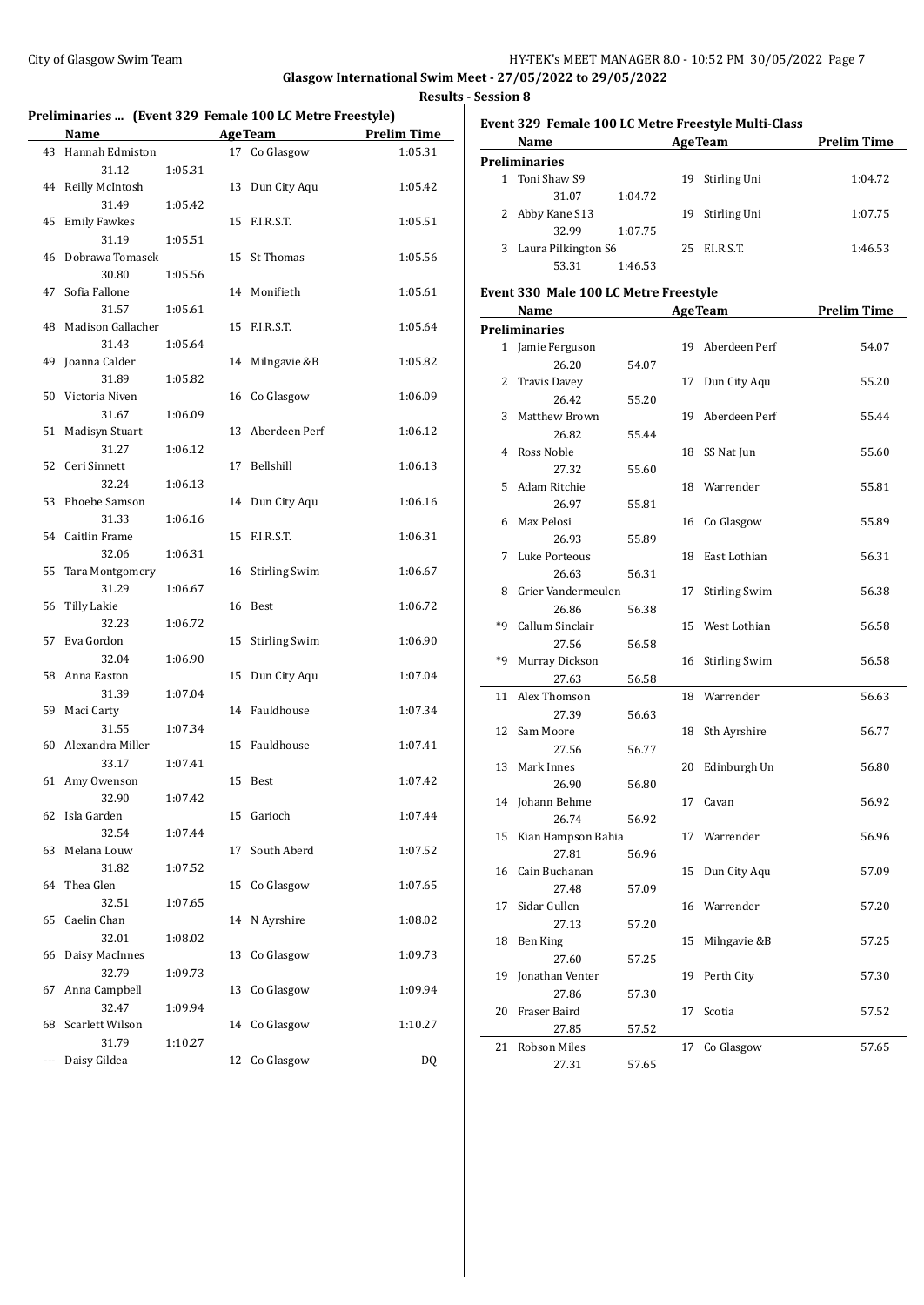#### City of Glasgow Swim Team **HY-TEK's MEET MANAGER 8.0 - 10:52 PM 30/05/2022** Page 8 **Glasgow International Swim Meet - 27/05/2022 to 29/05/2022**

|       |                       |       |    | Preliminaries  (Event 330 Male 100 LC Metre Freestyle) |                    |
|-------|-----------------------|-------|----|--------------------------------------------------------|--------------------|
|       | Name                  |       |    | <b>AgeTeam</b>                                         | <b>Prelim Time</b> |
| $*22$ | Euan McLeod           |       |    | 17 Lanark                                              | 57.86              |
|       | 28.52                 | 57.86 |    |                                                        |                    |
| *22   | Lewis Condy           |       | 23 | Stirling Uni                                           | 57.86              |
|       | 27.30                 | 57.86 |    |                                                        |                    |
| 24    | Corey Philip          |       | 14 | Dun City Aqu                                           | 57.88              |
|       | 28.45                 | 57.88 |    |                                                        |                    |
| $*25$ | Marcus Blake          |       | 15 | Co Glasgow                                             | 57.92              |
|       | 28.55                 | 57.92 |    |                                                        |                    |
| $*25$ | Keane Smith           |       | 17 | Airdrie                                                | 57.92              |
|       | 27.90                 | 57.92 |    |                                                        |                    |
| 27    | <b>Richard Laws</b>   |       | 15 | Cupar                                                  | 57.96              |
|       | 28.10                 | 57.96 |    |                                                        |                    |
| 28    | Ewan Batey            |       | 17 | Warrender                                              | 58.17              |
|       | 27.69                 | 58.17 |    |                                                        |                    |
| 29    | Jake Holmes           |       |    | 16 Co Glasgow                                          | 58.18              |
|       | 27.97                 | 58.18 |    |                                                        |                    |
|       |                       |       | 18 | Warrender                                              |                    |
| 30    | Guy Semple<br>27.92   |       |    |                                                        | 58.23              |
|       | Sam Currie            | 58.23 |    |                                                        |                    |
| 31    | 27.79                 |       | 17 | Perth City                                             | 58.26              |
|       |                       | 58.26 |    |                                                        |                    |
| 32    | Matthew McMillan      |       | 16 | SS Nat Jun                                             | 58.34              |
|       | 28.03                 | 58.34 |    |                                                        |                    |
| 33    | Jack Simpson          |       | 16 | Eastkilbride                                           | 58.40              |
|       | 27.79                 | 58.40 |    |                                                        |                    |
| 34    | Calum Dunn            |       | 18 | Sth Ayrshire                                           | 58.52              |
|       | 27.98                 | 58.52 |    |                                                        |                    |
| 35    | <b>Ben Montgomery</b> |       | 16 | <b>Stirling Swim</b>                                   | 58.61              |
|       | 27.83                 | 58.61 |    |                                                        |                    |
| 36    | Lewis Gray            |       | 16 | Inverclyde                                             | 58.64              |
|       | 27.72                 | 58.64 |    |                                                        |                    |
| 37    | Gregor Skinner        |       | 16 | F.I.R.S.T.                                             | 58.71              |
|       | 28.69                 | 58.71 |    |                                                        |                    |
| 38    | Cameron Bruce         |       | 17 | Lanark                                                 | 58.72              |
|       | 27.72                 | 58.72 |    |                                                        |                    |
| 39    | Lukas Johnson         |       | 15 | Aberdeen Perf                                          | 58.75              |
|       | 28.15                 | 58.75 |    |                                                        |                    |
| 40    | <b>Ethan Stewart</b>  |       |    | 16 Hamilton                                            | 58.79              |
|       | 28.35                 | 58.79 |    |                                                        |                    |
| 41    | Oliver Tykesson       |       | 22 | Stirling Uni                                           | 59.01              |
|       | 28.21                 | 59.01 |    |                                                        |                    |
| 42    | Lewis Gibson          |       | 14 | N Ayrshire                                             | 59.06              |
|       | 27.88                 | 59.06 |    |                                                        |                    |
| 43    | <b>Finlay Tsang</b>   |       | 15 | Co Glasgow                                             | 59.11              |
|       | 28.56                 | 59.11 |    |                                                        |                    |
| 44    | Connor Mitchell       |       | 15 | Warrender                                              | 59.19              |
|       | 28.03                 | 59.19 |    |                                                        |                    |
| 45    | <b>Adam Phillips</b>  |       | 18 | Dun City Aqu                                           | 59.23              |
|       | 27.88                 | 59.23 |    |                                                        |                    |
| 46    | Euan Weir             |       | 14 | Dun City Aqu                                           | 59.29              |
|       | 28.95                 | 59.29 |    |                                                        |                    |
| 47    | Lewis Moir            |       | 16 | Eastkilbride                                           | 59.47              |
|       | 28.10                 | 59.47 |    |                                                        |                    |
| 48    | Guy Pelosi            |       | 16 | Co Glasgow                                             | 59.49              |
|       | 29.02                 | 59.49 |    |                                                        |                    |

|      | <b>Results - Session 8</b> |                       |         |    |                      |         |
|------|----------------------------|-----------------------|---------|----|----------------------|---------|
|      |                            | 49 Cameron Gill       |         | 15 | F.I.R.S.T.           | 59.65   |
| ime  |                            | 28.84                 | 59.65   |    |                      |         |
| '.86 | 50                         | Lewis Hussen          |         | 15 | Stirling Swim        | 1:00.05 |
|      |                            | 28.30                 | 1:00.05 |    |                      |         |
| .86  |                            | 51 Liam Johnstone     |         | 17 | Best                 | 1:00.06 |
|      |                            | 28.46                 | 1:00.06 |    |                      |         |
| 7.88 | 52                         | Connor Brierley       |         | 16 | Dun City Aqu         | 1:00.13 |
|      |                            | 28.77                 | 1:00.13 |    |                      |         |
| '.92 | 53                         | <b>Andrew Smitton</b> |         |    | 16 South Aberd       | 1:00.49 |
|      |                            | 29.13                 | 1:00.49 |    |                      |         |
| '.92 |                            | 54 Gregor Ross        |         |    | 14 Co Glasgow        | 1:00.62 |
|      |                            | 28.77                 | 1:00.62 |    |                      |         |
| '.96 | 55                         | Kyle Mitchell         |         |    | 16 Garioch           | 1:00.66 |
|      |                            | 28.82                 | 1:00.66 |    |                      |         |
| 3.17 | 56                         | Euan Gray             |         |    | 16 Cupar             | 1:00.80 |
|      |                            | 29.10                 | 1:00.80 |    |                      |         |
| 3.18 | 57                         | Fraser Cowie          |         |    | 14 N Ayrshire        | 1:01.08 |
|      |                            | 29.20                 | 1:01.08 |    |                      |         |
| 3.23 | 58                         | Cole Morrison         |         | 16 | <b>Stirling Swim</b> | 1:01.15 |
|      |                            | 29.26                 | 1:01.15 |    |                      |         |
| 3.26 | 59                         | Tom Armitage          |         | 15 | Thurso               | 1:01.27 |
|      |                            | 29.03                 | 1:01.27 |    |                      |         |
| 3.34 | 60                         | John MacKay           |         | 17 | Perth City           | 1:01.28 |
|      |                            | 29.21                 | 1:01.28 |    |                      |         |
| 3.40 | 61                         | Charlie McLaren       |         | 17 | South Aberd          | 1:01.56 |
|      |                            | 29.55                 | 1:01.56 |    |                      |         |
| 3.52 | 62                         | Michael Winship       |         | 15 | Co Glasgow           | 1:02.16 |
|      |                            | 29.16                 | 1:02.16 |    |                      |         |
| 3.61 | 63                         | Nathan Lilly          |         | 17 | Bellshill            | 1:02.61 |
|      |                            | 29.45                 | 1:02.61 |    |                      |         |
| 3.64 |                            | 64 Bradley Jack       |         |    | 16 F.I.R.S.T.        | 1:02.94 |
|      |                            | 30.50                 | 1:02.94 |    |                      |         |
| 3.71 | 65                         | <b>Fraser Tetlow</b>  |         |    | 16 Garioch           | 1:03.23 |
|      |                            | 29.67                 | 1:03.23 |    |                      |         |
| 3.72 |                            | 66 Ben McLaughlin     |         | 16 | Garioch              | 1:03.41 |
|      | 67                         | Kyle Mossman          |         | 13 | Co Glasgow           | 1:04.12 |
| 3.75 |                            | 30.67                 | 1:04.12 |    |                      |         |
|      | 68                         | Kyle Connolly         |         | 13 | Co Glasgow           | 1:04.29 |
| 3.79 |                            | 31.02                 | 1:04.29 |    |                      |         |
|      | $---$                      | Lewis McKean          |         |    | 20 Stirling Uni      | DQ      |
|      |                            |                       |         |    |                      |         |

#### **Event 330 Male 100 LC Metre Freestyle Multi-Class**

|    | Name                 |         | <b>AgeTeam</b>  | <b>Prelim Time</b> |
|----|----------------------|---------|-----------------|--------------------|
|    | <b>Preliminaries</b> |         |                 |                    |
| 1. | Ollie Carter S10     |         | 22 Stirling Uni | 57.01              |
|    | 27.40                | 57.01   |                 |                    |
|    | 2 Sam Downie S8      |         | 16 SS Nat Jun   | 1:09.73            |
|    | 32.98                | 1:09.73 |                 |                    |